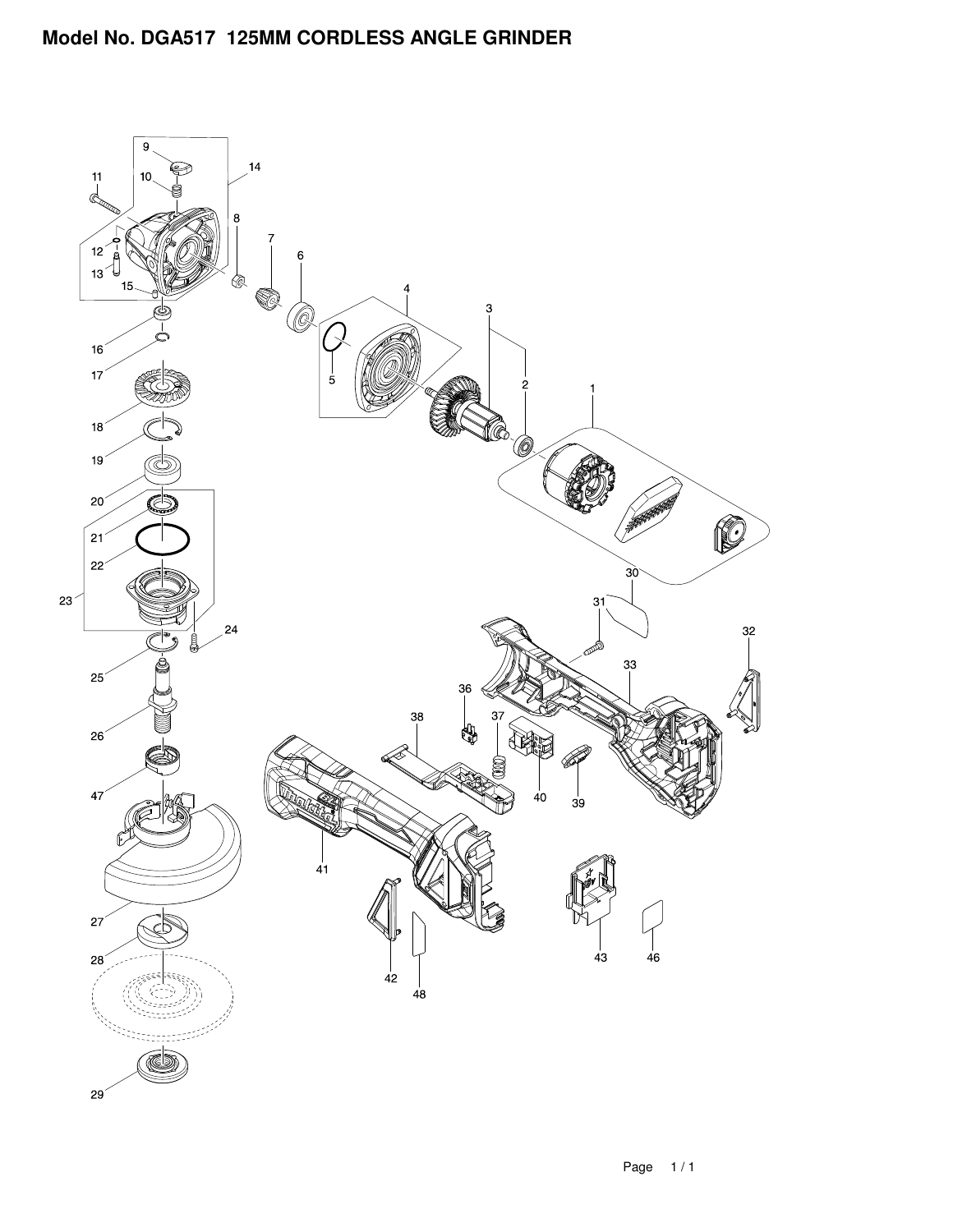## **Model No. DGA517 125MM CORDLESS ANGLE GRINDER**

| Item            | Parts No. | Description                        | I/C | QTY            | N/O     | Opt. 1   | Opt. 2 | <b>NOTE</b> |
|-----------------|-----------|------------------------------------|-----|----------------|---------|----------|--------|-------------|
| 001             | 629304-7  | <b>STATOR COMPLETE</b>             |     | 1              |         | 85030090 |        |             |
| 002             | 211021-9  | <b>BALL BEARING 607LLB</b>         |     | $\mathbf{1}$   |         | 84821090 |        |             |
| 003             | 510300-5  | ROTOR ASS'Y                        |     | 1              |         | 85030090 |        |             |
| D <sub>10</sub> |           | INC. 2                             |     |                |         |          |        |             |
| 004             | 135930-7  | <b>GEAR HOUSING COVER ASSEMBLY</b> |     | $\mathbf{1}$   |         | 84679900 |        |             |
| D <sub>10</sub> |           | <b>INC. 5</b>                      |     |                |         |          |        |             |
| 005             | 213445-5  | O-RING 26                          |     | $\mathbf{1}$   |         | 40169320 |        |             |
| 006             | 210042-8  | <b>BALL BEARING 629LLB</b>         |     | 1              |         | 84821090 |        |             |
| 007             | 227541-3  | SPIRAL BEVEL GEAR 10               |     | $\mathbf{1}$   | $\star$ | 84679900 |        |             |
| $007-1$         | 226861-2  | SPIRAL BEVEL GEAR 10               | S   | $\mathbf{1}$   |         |          |        |             |
| 008             | 252186-8  | HEX. NUT M6                        |     | 1              |         | 73181500 |        |             |
| 009             | 417771-6  | PIN CAP                            |     | 1              |         | 40169390 |        |             |
| 010             | 233072-2  | <b>COMPRESSION SPRING 8</b>        |     | 1              |         | 73209090 |        |             |
| 011             | 266361-0  | <b>TAPPING SCREW 4X30</b>          |     | $\overline{4}$ |         | 73181500 |        |             |
| 012             | 213960-9  | O RING 5                           |     | 1              |         | 40169320 |        |             |
| 013             | 256546-6  | SHOULDER PIN 4                     |     | 1              |         |          |        |             |
| 014             | 135929-2  | GEAR HOUSING ASSEMBLY              |     | 1              |         | 84834000 |        |             |
| D <sub>10</sub> |           | INC. 9,10,12,13,15                 |     |                |         |          |        |             |
| 015             | 263002-9  | <b>RUBBER PIN 4</b>                |     | $\mathbf{1}$   |         | 40169390 |        |             |
| 016             | 210006-2  | <b>BALL BEARING 696ZZ</b>          |     | 1              |         | 84821090 |        |             |
| 017             | 233950-6  | RING SPRING 11                     |     | 1              |         | 73209090 |        |             |
| 018             | 227641-9  | SPIRAL BEVEL GEAR 37               |     | 1              | $\star$ |          |        |             |
| $018-1$         | 226862-0  | SPIRAL BEVEL GEAR 37               | S   | $\mathbf{1}$   |         |          |        |             |
| 019             | 962151-6  | <b>RETAINING RING R-32</b>         |     | 1              |         | 73182990 |        |             |
| 020             | 211129-9  | BALL BEARING 6201DDW               |     | 1              |         | 84821090 |        |             |
| 021             | 262153-5  | FELT RING 16                       |     | $\mathbf{1}$   |         | 73182990 |        |             |
| 022             | 213622-9  | O RING 45                          |     | 1              |         | 40169320 |        |             |
| 023             | 135949-6  | BEARING BOX ASSEMBLY               |     | 1              |         | 84833000 |        |             |
| D <sub>10</sub> |           | INC. 21,22                         |     |                |         |          |        |             |
| 024             | 911121-2  | PAN HEAD SCREW M4X14               |     | $\overline{4}$ |         | 73181500 |        |             |
| 025             | 962105-3  | RETAINING RING R-26                |     | 1              |         | 73182990 |        |             |
| 026             | 326672-6  | SPINDLE                            |     | 1              |         | 84679900 |        |             |
| 027             | 123145-8  | TOOLLESS WHEELCOVER 125AK ASS      |     | 1              |         |          |        |             |
| C <sub>10</sub> | 213009-5  | O RING 4                           |     | 1              |         | 40169320 |        |             |
| C <sub>20</sub> | 265180-1  | PAN HEAD SCREW M5X16               |     | 1              |         | 73181500 |        |             |
| 028             | 224447-6  | <b>INNER FLANGE 42B</b>            |     | 1              |         |          |        |             |
| 029             | 224554-5  | LOCK NUT 14-45                     |     | 1              |         | 73181600 |        |             |
| 030             | 853Y82-9  | DGA517 NAME PLATE                  |     | 1              |         |          |        |             |
| 031             | 266326-2  | TAPPING SCREW 4X18                 |     | 5              |         | 73181500 |        |             |
| 032             | 455450-8  | <b>DUST COVER R</b>                |     | 1              |         |          |        |             |
| 033             | 183H86-8  | <b>MOTOR HOUSING SET</b>           |     | 1              |         | 84679900 |        |             |
| C <sub>10</sub> | 263005-3  | RUBBER PIN 6                       |     | $\overline{c}$ |         | 40169390 |        |             |
| D <sub>10</sub> |           | <b>INC. 41</b>                     |     |                |         |          |        |             |
| 036             | 632E12-1  | <b>SWITCH UNIT</b>                 |     | 1              |         |          |        |             |
| 037             | 234357-9  | <b>COMPRESSION SPRING 11</b>       |     | 1              |         |          |        |             |
| 038             | 142976-6  | <b>SWITCH LEVER COMPLETE</b>       |     | 1              |         |          |        |             |
| 039             | 142901-7  | INDICATOR PANEL COMPLETE           |     | 1              |         |          |        |             |
| 040             | 650734-1  | SWITCH TG73BDS-2                   |     | 1              |         |          |        |             |